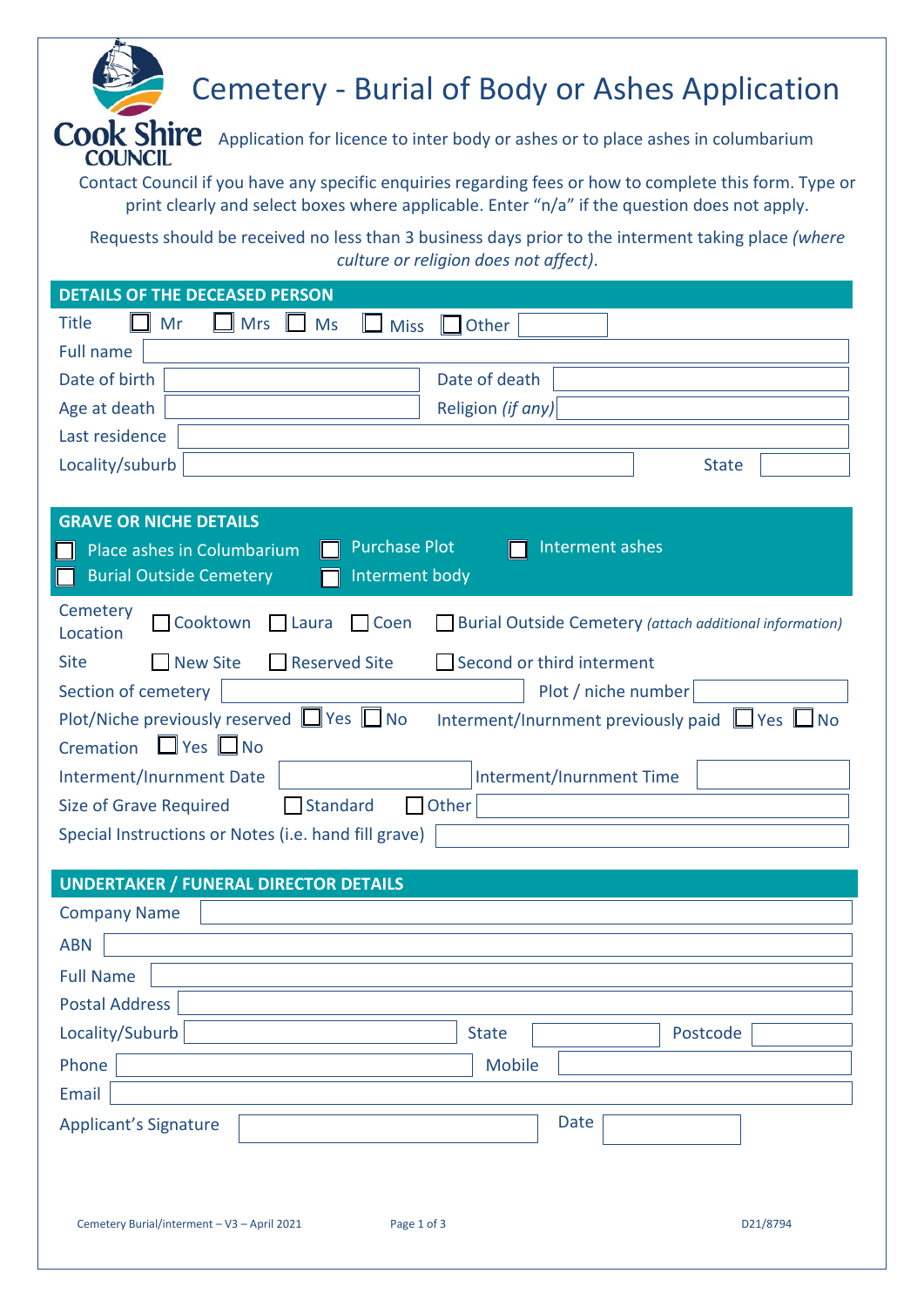| <b>NEXT OF KIN OF DECEASED PERSON</b>                                                                                                    |             |               |                 |  |  |  |  |
|------------------------------------------------------------------------------------------------------------------------------------------|-------------|---------------|-----------------|--|--|--|--|
| <b>Title</b><br>Mr<br><b>Mrs</b><br>$\Box$ Other<br>Ms<br><b>Miss</b>                                                                    |             |               |                 |  |  |  |  |
| <b>Full name</b>                                                                                                                         |             |               |                 |  |  |  |  |
| Date of birth<br>Place of birth                                                                                                          |             |               |                 |  |  |  |  |
| <b>Postal address</b>                                                                                                                    |             |               |                 |  |  |  |  |
| Locality/Suburb<br><b>State</b>                                                                                                          |             | Postcode      |                 |  |  |  |  |
| Email                                                                                                                                    |             |               |                 |  |  |  |  |
| Relationship to the deceased person:                                                                                                     |             |               |                 |  |  |  |  |
| Spouse<br>$\Box$ Child<br>$\Box$ Other<br>Parent<br><b>Sibling</b>                                                                       |             |               |                 |  |  |  |  |
| Executor of deceased person's estate<br>Other (specify)                                                                                  |             |               |                 |  |  |  |  |
| I declare the information provided in this application to be complete, true and correct.                                                 |             |               |                 |  |  |  |  |
| I declare that I am authorised to make request on behalf of the deceased person mentioned in Section 1.                                  |             |               |                 |  |  |  |  |
| <b>Applicant's Signature</b><br><b>Date</b>                                                                                              |             |               |                 |  |  |  |  |
|                                                                                                                                          |             |               |                 |  |  |  |  |
| <b>ADDITIONAL INFORMATION</b>                                                                                                            |             |               |                 |  |  |  |  |
| <b>Provision of this information is NOT COMPULSORY</b>                                                                                   |             |               |                 |  |  |  |  |
| *Any information that is entered onto this form in relation to the Deceased may be released to the public because of genealogy enquiries |             |               |                 |  |  |  |  |
| received by the Council.<br>Place of Birth                                                                                               |             |               |                 |  |  |  |  |
| <b>Parent's Names</b>                                                                                                                    |             |               |                 |  |  |  |  |
|                                                                                                                                          |             |               |                 |  |  |  |  |
| Mother<br>Father                                                                                                                         |             |               |                 |  |  |  |  |
| <b>Siblings Names</b>                                                                                                                    |             |               |                 |  |  |  |  |
|                                                                                                                                          | <b>Male</b> | Female        | Other           |  |  |  |  |
|                                                                                                                                          | Male        | Female        | Other           |  |  |  |  |
|                                                                                                                                          | $\Box$ Male | Female        | $\bigcap$ Other |  |  |  |  |
|                                                                                                                                          | Male        | Female        | $\bigcap$ Other |  |  |  |  |
|                                                                                                                                          | $\Box$ Male | Female        | $\Box$ Other    |  |  |  |  |
| Spouse's Name                                                                                                                            |             |               |                 |  |  |  |  |
|                                                                                                                                          |             |               |                 |  |  |  |  |
|                                                                                                                                          | $\Box$ Male | $\Box$ Female | $\Box$ Other    |  |  |  |  |
| <b>Children's Names</b>                                                                                                                  |             |               |                 |  |  |  |  |
|                                                                                                                                          | $\Box$ Male | $\Box$ Female | $\Box$ Other    |  |  |  |  |
|                                                                                                                                          | $\Box$ Male | $\Box$ Female | $\Box$ Other    |  |  |  |  |
|                                                                                                                                          | $\Box$ Male | $\Box$ Female | $\Box$ Other    |  |  |  |  |
|                                                                                                                                          | $\Box$ Male | Female        | $\Box$ Other    |  |  |  |  |
|                                                                                                                                          | $\Box$ Male | $\Box$ Female | $\Box$ Other    |  |  |  |  |
| Profession / Occupation                                                                                                                  |             |               |                 |  |  |  |  |
| Cause of Death                                                                                                                           |             |               |                 |  |  |  |  |
|                                                                                                                                          |             |               |                 |  |  |  |  |
| Religion                                                                                                                                 |             |               |                 |  |  |  |  |
|                                                                                                                                          |             |               |                 |  |  |  |  |
| Cemetery Burial/interment - V3 - April 2021<br>Page 2 of 3                                                                               |             | D21/8794      |                 |  |  |  |  |